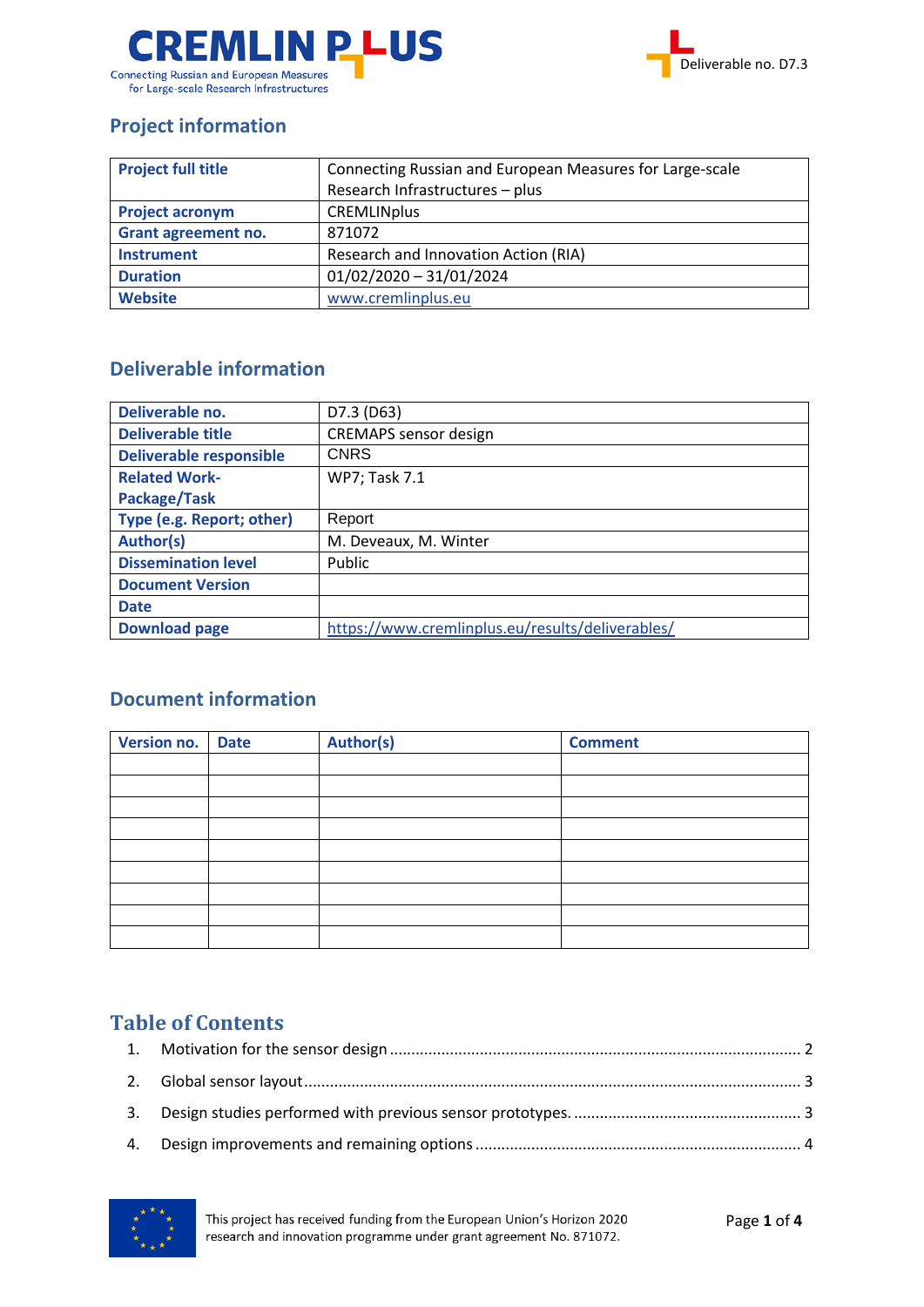

# Design concept for the CREMAPS CMOS Monolithic Active Pixel Sensor

#### 1. Motivation for the sensor design

<span id="page-1-0"></span>The CREMAPS sensor design reflects the needs of modern experiments on charged particle trackers, which are in particular a very light material budget and an extremely precise spatial resolution in combination with a high rate capability and advanced radiation tolerance. CMOS Monolithic Active Pixel Sensors may reach a spatial resolution of few um while their total thickness remains at 50um. R&D challenges consist in increasing the radiation tolerance and the rate capability of the device. A particular requirement deriving from a possible use of the sensor in fixed target heavy ion experiments consists in the capability to handle occupancy fluctuations in time in an efficient way. Moreover, the sensors maybe exposed to numerous heavy ions either from the beam or target fragments and must tolerate their impacts without being disabled by single event effects of integrated radiation damage.



<span id="page-1-1"></span>**Figure 1: Global layout of MIMOSIS.**

![](_page_1_Picture_7.jpeg)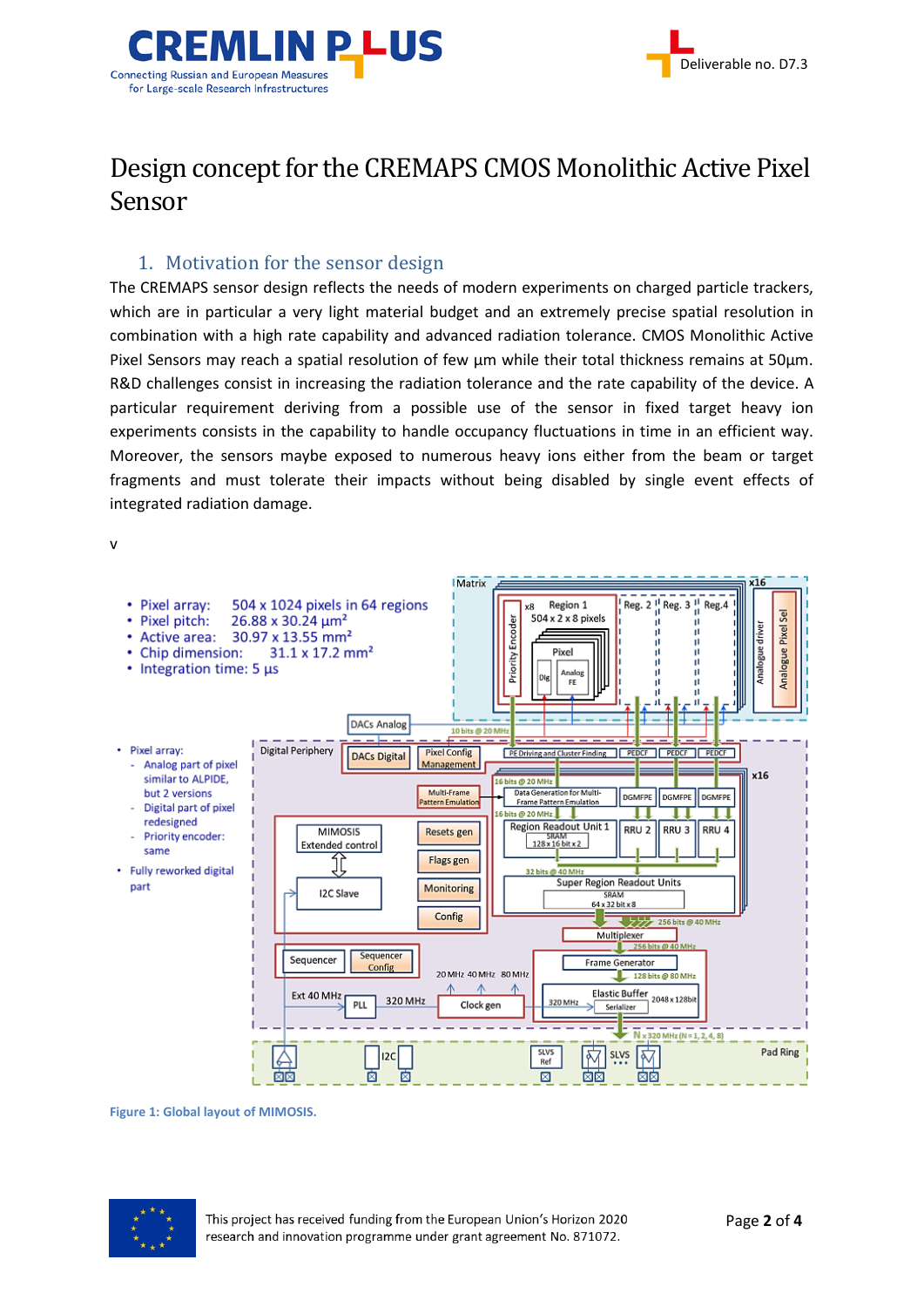![](_page_2_Picture_0.jpeg)

![](_page_2_Picture_1.jpeg)

#### for Large-scale Research Infrastructures

#### 2. Global sensor layout

<span id="page-2-0"></span>The CREMAPS sensor prototype will be a reticle size CMOS Monolithic Active Pixel Sensor designed in Tower/Jazz 180nm technology. An overview of its design is depicted in [Figure 1.](#page-1-1) It hosts a  $\sim$ 4 cm<sup>2</sup> sensitive pixel matrix consisting of  $504 \times 1024$  pixels with a height of 26.88 um and a width of 30.24 µm. Each pixel incorporates a full amplifier-shaper-discriminator chain. The on-pixel digital front-end is modified and relies on a non-triggered, frame based readout. The start and end time of a frame is set by an end-of frame signal, which is generated by an internal sequencer. The frame length may be set in multiples of the 20 MHz clock cycle of this sequencer by means of detector control and will amount to 5 us by default. In case the on-pixel discriminator detects a hit, this information is stored in an on-pixel memory cell and forwarded to the pixel's output buffer at frame end. Hereafter, the pixel may resume with hit detection. Each pixel features a pulse injection system, and a disabling circuit. The latter is to switch off the typically few hot pixels of the sensor individually and such to reduce the dark rate.

The 1008 pixels of two neighboring columns are read out by a common priority encoder, which is operated at a nominal clock frequency of 20 MHz. The data obtained is first fed into a simple cluster finder, which is suited to identify sets of up to four consecutive active pixels in the sense of the serpentine shaped readout. This allows to recognize 2D-clusters of up to 2x2 pixels, provided they are located in a single double column. The 16-bit data words generated by the cluster finder are forwarded to a so-called region buffer, which is suited to hold a maximum of 100 data words as provided by a total of 16 columns. This turns into a theoretical maximum pixel occupancy of 2.5\% at this level. A 16-bit header holding the number of the region is added to the data of each frame and complements the otherwise insufficient position information stored in the individual data words.

The data from four region buffers are concentrated via a priority-encoded 40 MHz, 32-bit data bus to the so-called super region buffer. After this first step of data concentration, the data of the 16 super region buffers is sent to a common and priority-encoded 256-bit-wide, second data concentrator bus, which provides its output via a so-called frame generator to an elastic output buffer. The frame generator adds header and trailer information indicating, among others, the frame number and as such a time stamp. Moreover, idle words, which are required to fill up the transmission of the wide data busses, are removed. The elastic buffer holds a maximum of 16384 data words. It sends the data to the outside world via up to eight 320 Mbps differential data links.

#### 3. Design studies performed with previous sensor prototypes.

<span id="page-2-1"></span>The validity of the above mentioned design concept was studied with two previous prototype sensors named MIMOSIS-0 and MIMOSIS-1. The first of both sensors was to demonstrate the validity of the pixel concept and of the priority encoder used for reading out the pixel matrix. The full size prototype MIMOSIS-1 featured a full pixel matrix and moreover the full bus structure described above. It was already designed pin-to-pin compatible to the CREMAPS-prototype. However, for simplification, the circuits for the above mentioned pixel grouping were not yet realized. Moreover, the MIMOSIS-1 was not yet fully hardened against the consequences of single event effects as caused by heavy ion impacts. Both sensors featured different pixel options and were built on different wafers, which turns into a total of 12 different pixels and wafers to be tested in case of MIMOSIS-1.

![](_page_2_Picture_9.jpeg)